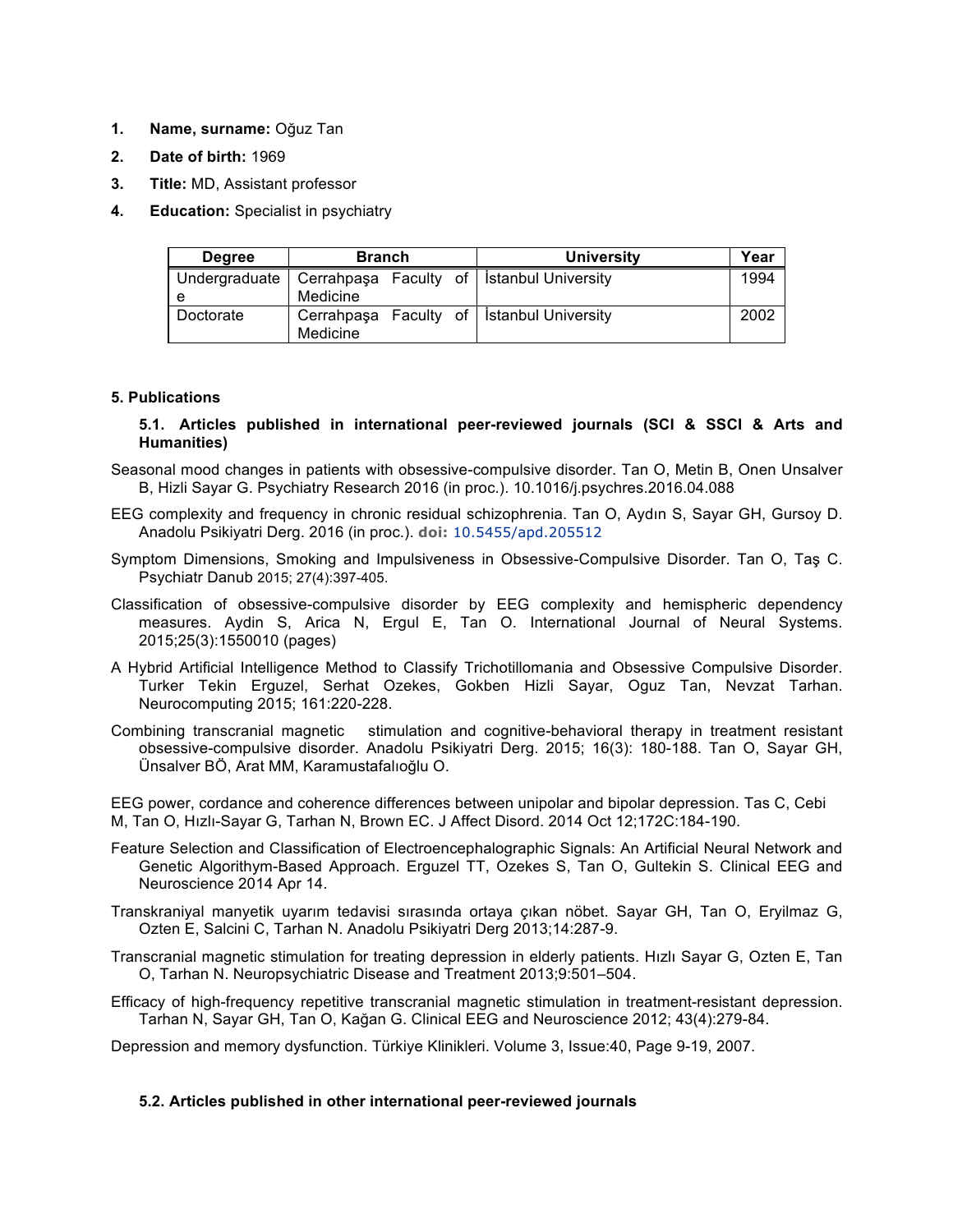- Obsessive-compulsive Adults with and without Childhood ADHD Symptoms. Tan Oguz, Metin B, Metin S. Attention Deficit and Hyperactivity Disorders 2015; 13(2). 10.1007/s12402-016-0196-3
- Personalized treatment of obsessive-compulsive disorder. Radiology, EEG, pharmacogenetics and biochemistry. Tan O. Current Pharmacogenomics and Personalized Medicine 2015:13(2):69-83. DOI: 10.2174/1875692114999160502125620
- A Review on Biomarkers for Treatment Response in Major Depressive Disorder. G. Hizli Sayar, B. Ö. Ünsalver, O. Tan. Sch. J. App. Med. Sci., 2013; 1(6):778-782
- Comparison of effects of bright light therapy alone or combined with fluoxetine on severity of depression, circadian rhythms, mood disturbance, and sleep quality in patients with non-seasonal depression. Ağargün MY, Hızlı Sayar G, Bulut H, Tan O. ChronoPysiology and Therapy 2013;3:53-59.
- Exacerbation of obsessions with modafinil in 2 patients with medication-responsive obsessive-compulsive disorder. O Tan, A Coban, N Tarhan, SK Baripoglu, F Guducu, HB Izgi, G Hizli, O Ates, H Bulut. Primary Care Companion to the Journal of Clinical Psychiatry. 2008;10(2):164-5.
- Antidepressant Effect of 58 Sessions of rTMS in a Pregnant Woman With Recurrent Major Depressive Disorder: A Case Report. O Tan, N Tarhan, A Coban, SK Baripoglu, F Guducu, HB Izgi, G Hizli, O Ates, H Bulut. Primary Care Companion to the Journal of Clinical Psychiatry. 2008;10(1):69-71.

#### **5.3. Presentations made in international scientific meetings and published in the book of Proceedings**

- Neurocognitive effects of repetitive transcranial magnetic stimulation in drug free treatmentresistant depression patients. G. Hizli Sayar, C. Salcini, O. Tan. European Neuropsychopharmacology 2015; 25(supp2): 299-300.DOI:10.1016/S0924-977X(15)30361-8
- Repetitive Transcranial Magnetic Stimulation in Obsessive-Compulsive Disorder. 11<sup>th</sup> Annual World Congress of Society for Brain Mapping and Therapeutics. April 8-10 2016, Miami, Florida, USA.
- Pharmacogenetics in obsessive-compulsive disorder. Presented in the  $7<sup>th</sup>$  International Congress on Psychopharmacology. April 15-19, 2015 (in symposium called "Is personalized treatment possible in psychiatry?") Published in the Congress Book

Complexity and Coherence Analysis on EEG of Patients with Obsessive Compulsive Disorder Aydın S, Ergül E, Arica N, Tan O. Conference: FEPS2014, Joint Meeting of the FEPS and the Hungarian Physiological Society, At Budapest, Hungary

Investigation the Level of Neural Synchronization by Using Global Field Synchronization Method in Obsessive Compulsive Disorder. Ozcoban MA, Kara S, Tan O, Aydin S. Presented in the 18<sup>th</sup> National Biomedical Engineering Meeting (BİYOMUT). October 16-17, 2014, Istanbul, Published in the Congress Book

- Safety of High-Frequency Repetitive Transcranial Magnetic Stimulation. Presented in the 1<sup>st</sup> Istanbul-Eurasion Regional Congress of Biological Psychiatry in Istanbul, 27-31 May 2012. (A symposium called ''rTMS as a Teatment Strategy in Psychiatry''.) Published in the Congress Book
- Efficacy of High Frequency Repetitive Transcranial Magnetic Stimulation in Treatment-Resistant Depression. 7th Annual Conference of the EEG and Clinical Neuroscience Society (ECNS) and the International Society for Neuroimaging in Psychiatry (ISNIP), 1<sup>st</sup> Joint Meeting of ECNS/ISBET/ISNIP, Istanbul, September 14-18, 2010.
- Repetitive Transcranial Magnetic Stimulation in Psychiatric Disorders. Presented in the 8th World Congress of Biological Psychiatry. June 28th-July 3rd, 2005. Vieanna, Austria. Published in the Congress Book and The World Journal of Biological Psychiatry.
- Transcranial Magnetic Stimulation in Refractory Depression. Presented in the 6th Annual Conference of the EEG and Clinical Neuroscience Society (ECNS) and Joint Meeting with the International Society for Neuroimaging in Psychiatry (ISNIP), September 29-October 2, 2004, in California, USA. Published in the EEG and Clinical Neuroscience Society (ECNS) Journal, Volume 35-4, 2004-October.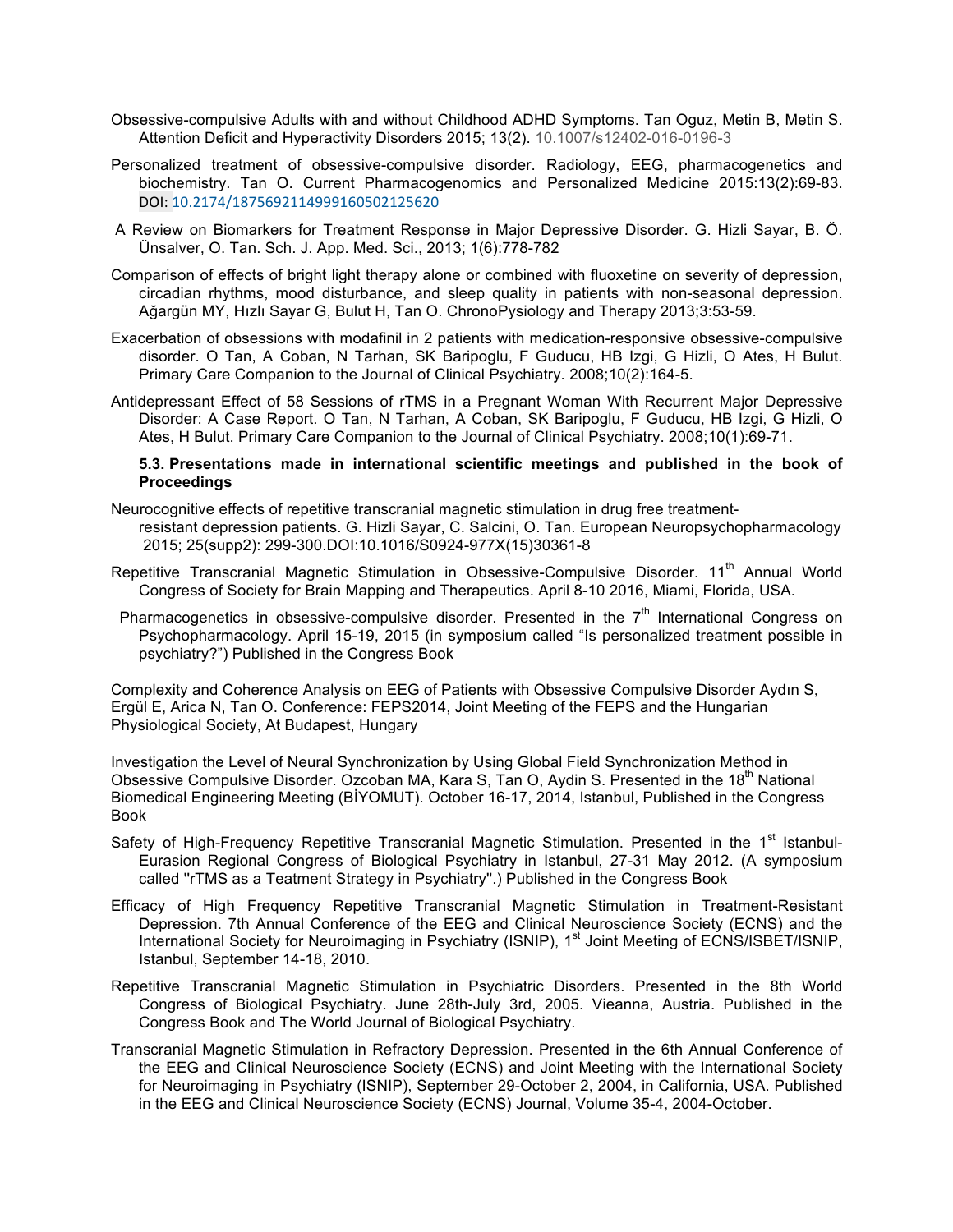Mesial temporal lobe epilepsy and depression. 24th International Epilesy Congress, Buenos Aires, May 13-18, 2001 (published in the journal of Epilepsia, Volume 42, Supplement 2, Page 25, 2001.

#### **5.4. Articles published in national peer-reviewed journals**

The correlations of nicotine addiction with the levels of impulsiveness, depression and anxiety in obsessive-compulsive patients. Tan O, Sayar GH, Unsalver BO, Arat MM, Karamustafalioglu O. Journal of Dependence. 2014, 15(3):124-133.

Treatment-resistant schizophrenia. Yeni Symposium. Volume 37, Issue:4, Page 75, 1999.

Psychopharmacology in cardiac patients. Yeni Symposium. Volume 36, Issue 1-2, Page 41, 1998.

Neuroendocrinology. Yeni Symposium. Volume 35, Issue 2-3, Page 78, 1997.

## **5.5. Presentations made in national scientific meetings and published in the book of Proceedings**

- Investigation of obsessive-compulsive disorder with Fourier dipole approach based on EEG measurement. Özçoban MA, Aydın S, Kara S, Tan O. Medical Technologies National Congress, Bodrum-Muğla, 15- 18 October 2015.
- A case of obsessive-compulsive disorder with psychotic symptoms, seizures and tardive dyskinesia. The  $1<sup>st</sup>$  Psychiatry Summit and the  $8<sup>th</sup>$  Congress of Anxiety Disorders, Antalya, 2-6 Mart 2016.

Being young in İstanbul. The 14<sup>th</sup> National Congress of Social Psychiatry, İstanbul, 21-24 Mart 2007.

- The combination of speech therapy and neurotherapy in stuttering. Tarhan N, Tan O, Baripoğlu S, Araslan L, Gümüşel L. The 3th National Congress of Specialists on Language and Speech Disorders, the Association of Specialists on Language and Speech Disorders, Kocatepe Center of Culture, Ankara, 2-4 June 2005.
- Investigation of disaster perception in the individuals who underwent physical trauma in the earthquake in. 4th Spring Symposium poster report, Antalya, 2000.

## **7.7. Diğer yayınlar**

Subclinical epileptiform discharges and aviation. The Bulletin of Aviation Medicine. Volume 1, Issue: 4, Page 16-17, 2007.

#### **6. Master theses consulted by**

- Obsesif kompülsif bozukluk hastalarında çocukluk çağı travmalarının semptom boyutlarına göre analizi, klinik özellikler ile ilişkisi ve semptom boyutlarının klinik özellikler açısından değerlendirilmesi. Ayçe Feride Köroğlu, 2016, Üsküdar Üniversitesi, İstanbul.
- Motor taklit kabiliyeti ile duygusal ve bilişsel empati arasındaki ilişkinin profesyonel ve amatör dansçılar arasında incelenmesi, Duygu Çiloğlu, 2015, Üsküdar Üniversitesi, İstanbul.
- Darülaceze'de kalan depresyon tanılı hastaların depresyon oranlarının ve yaşam kalitesi ilişkisinin incelenmesi, Muhammed Demir, 2015, Üsküdar Üniversitesi, İstanbul.
- Ergenlerin anksiyete düzeylerinin öfke yönetimi becerileri ve öfkeyi ifade tarzlarına etkisi, Hasan Turgut Erdoğan, 2015, Üsküdar Üniversitesi, İstanbul.
- Bel ağrısı olan hastaların ağrı ve depresyon düzeyi ile eş uyumu ve sosyodemografik özellikleri arasındaki ilişki, Füsun Uysal, 2015, Üsküdar Üniversitesi, İstanbul.
- Obsesif kompülsif bozukluk ve depresyonda bilişsel çarpıtmaların karşılaştırılması. Banu Değerli, 2015, Üsküdar Üniversitesi, İstanbul.